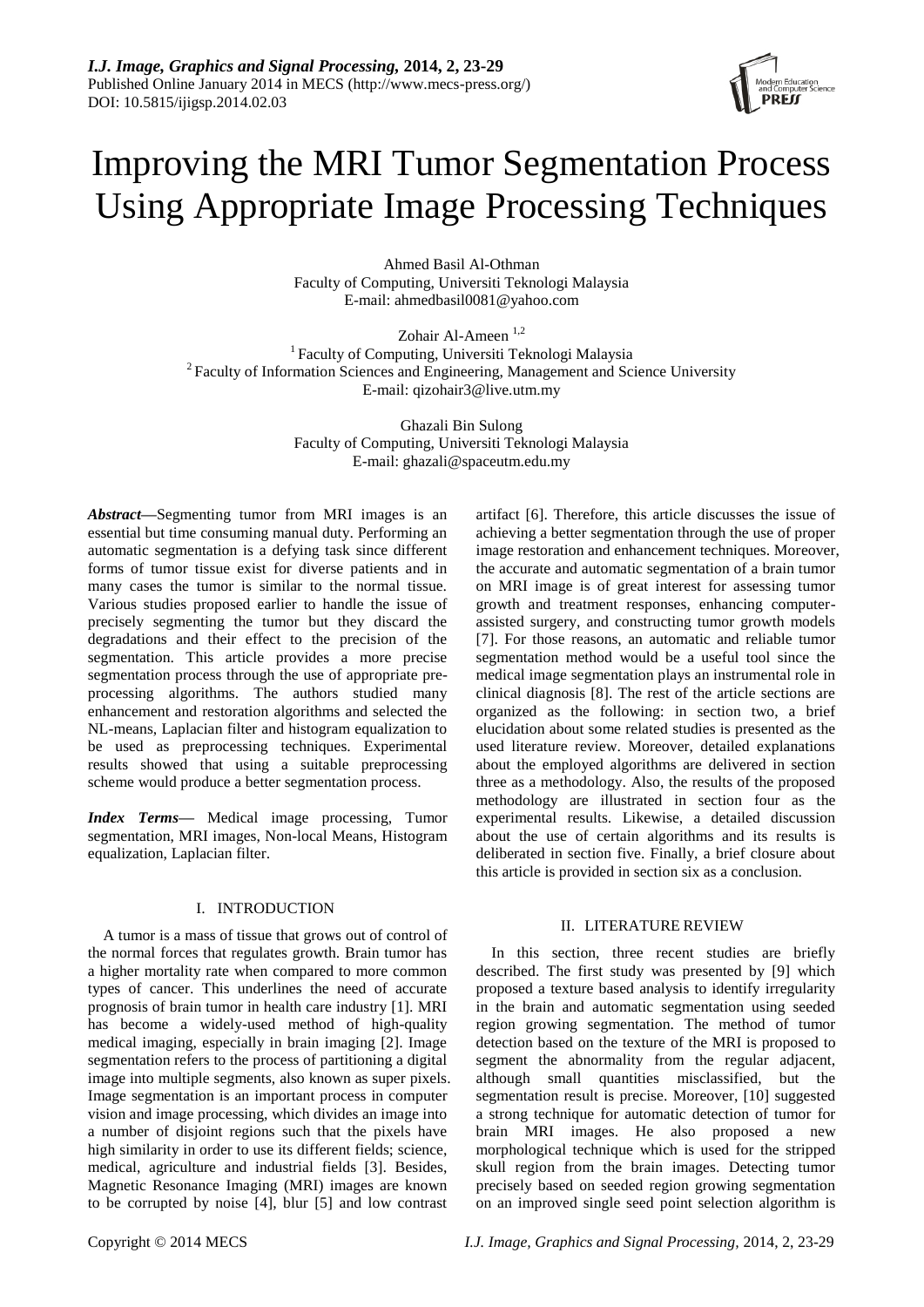applied to detect the tumor. The proposed model consists of three major parts pre-processing, segmentation using region growing, and post-processing. Finally, the study provided by [11] combined seeding region growing algorithm with fuzzy k-means clustering, and precision algorithm to measure gray and white matter tissues. The proposed algorithm is to segment gray matter/white matter in magnetic resonance image (MRI). The algorithm contains three procedures: fuzzy K-means, region growing, performance measure procedure for integrating regions and taking out the final segmentation the experimental results show that the proposed technique produces perfect and stable results.

#### III. METHODOLOGY

The proposed methodology consists mainly of a preprocessing and a segmentation phase. The first phase involves three primary techniques that are: image denoising using a non-local means algorithm, image enhancement using a histogram equalization algorithm and image sharpening using a Laplacian filter. The second phase involves a reign growing segmentation algorithm. The outcome obtained from these two phases is considered as the final results as shown in Figure 1.



Figure 1. The procedural scheme of the proposed methodology

#### *A. Non-local Means*

In any image, a pixel may have similarity with its neighboring pixels which is introduced as a self-similarity concept [12]. The non-local means algorithm works based on self-similarity concepts. Figure 2 describes where the self-similarity can be found in an image. Suppose three windows of pixels denoted by *p*, *q1* and *q2*. The pixel *p* is more similar to *q1* rather than *q2*. Therefore, adjacent or non-adjacent pixels will have similar neighboring pixels [13]. As displayed in Figure 2, the pixels on top or bottom of  $p$  tend to have similar intensities. Hence, the selfsimilarity concept is used to determine the denoised pixels.



Figure 2. The self-similarity concept

The non-local means denoising algorithm functions as the following: Firstly, assuming that  $v(j)$  is a noisy pixels, its corresponding weights  $w(i,j)$  are calculated by evaluating the neighborhood of pixels *i* and *j* using the following formula:

$$
NL(v)(i) = \sum_{j \in I} w(i, j)v(j)
$$
  
(1)

The weights  $w(i, j)$  should fulfill such conditions:

$$
0 \le w(i, j) \le 1
$$
  
(2)

# $\sum w(i, j)$ <sup>2</sup>? *i* (3)

Secondly, calculate the neighborhood by taking pixel *i*  as the center and *Rsim* as a predefined radius, and the squared neighboring pixels of (*i*) are denoted by (*Ni*). Then, employ a Gaussian weighted Euclidean distance to calculate the similarity between  $(Ni)$  and  $v(Nj)$  as the following [13] [14]: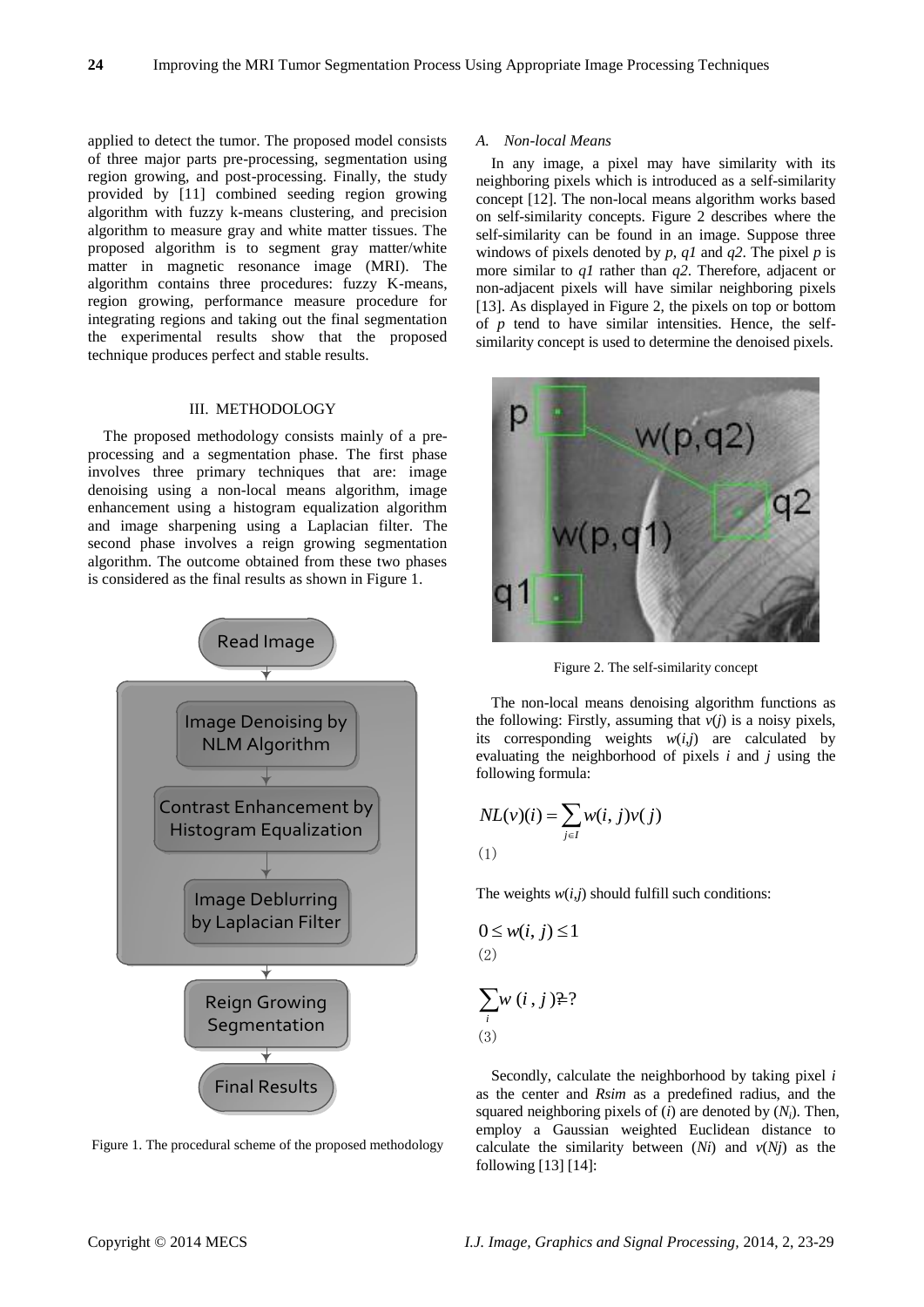$$
E \left\| v(Ni) - v(Nj) \right\|_{\infty}^{2} = \left\| u(Ni) - u(Nj) \right\|_{\infty}^{2} \approx (4)
$$
\nConveright 0 2014 MFCS

\nCopyright 0 2014 MFCS

\n*LJ. Image, Graphics and Signal Processing*, 2014, 2, 2, 2.9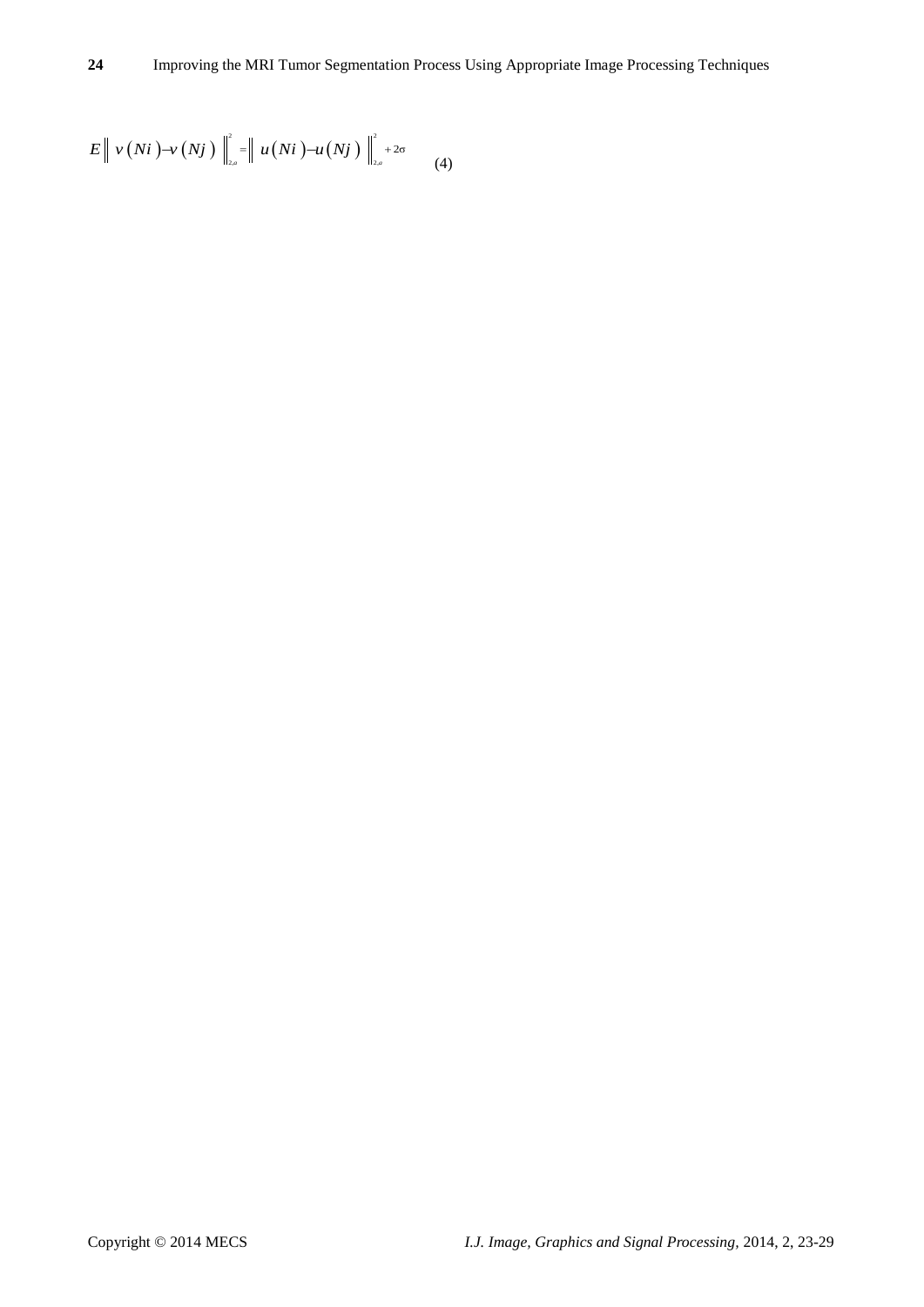Where, common values for *Rsim* are 3 and 4 to give neighborhoods of size 7x7 and 9x9. Finally, the weights are calculated using the subsequent formula:

$$
w(i,j) = \frac{1}{Z(i)} e^{-\frac{\left\|v(Ni) - v(Nj)\right\|_{2a}^2}{h^2}}
$$
\n(5)

Where, *Z* (*I*) is the contrast and it used to normalize the weight in the range between [1,0]. The contrast  $Z(i)$  can be computed using the following equation:

$$
Z(i) = \sum_{j} e^{-\frac{\left\|v(Ni) - v(Nj)\right\|_{2a}^{2}}{h^{2}}}
$$
(6)

Where, (*h*) is weight-decay control parameter. The control parameter (*h*) can be set based on the standard deviation of white noise (σ) in the image, such that (*h*) should be set between  $10\sigma$  and  $15\sigma$  [13] [14].

## *B. Histogram Equalization*

The histogram equalization is one of the famous methods used to enhance the contrast of medical images [15] [16]. Its basic idea lies in mapping the gray levels based on the probability distribution of these inputs gray levels. Likewise, It flattens and stretches the dynamic range of the image's histogram, resulting in overall contrast enhancement [17] [18]. Moreover, it became a popular method due to its simplicity, efficiency and rapidity [19] [20]. The histogram equalization works as the following: Let *I* and *O* are the boundaries of the images, the image levels defined by  $[k, l_f]$ , be initialized as  $[0, L - 1]$ . Then, calculate the image histogram denoted as  $H^{I(l_s, l_f)}$ , the

probability density function of input image denoted as  $P^{I[l_s, l_f]}$  and the probability distribution function of input

image denoted as  $C^{I[l_s, l_f]}$ . The equations are presented

below:

$$
P_l^{I[l_s, l_f]} = \frac{H_l^I}{\sum_{i=l_s}^{l_f} H_i^I}
$$
\n
$$
(7)
$$

$$
C_{l}^{I[l_s, l_f]} = \frac{1}{\sum_{i=l_s}^{l_f} H_i^I} \sum_{i=l_s}^{l} H_i^I = \sum_{i=l_s}^{l} P_i^{I[l_s, l_f]}
$$
(8)

1. Generate the uniform histogram of output image denoted as  $H^{O[*l*, *l*<sub>f</sub>}$  Where, every level *l* that satisfies  $0 \le l$ s  $\le l \le l$   $\le l$   $\le L-1$ , has the equal sum of pixels. The uniform histogram is generated using the following formula:

$$
H_l^{O[l_s, l_f]} = \frac{1}{l_f - l_s + 1} \sum_{l=l_s}^{l_f} H_l^{I[l_s, l_f]}
$$
(9)

Calculate the uniform probability distribution function using the subsequent equation:

$$
P_l^{O[l_s, l_f]} = \frac{1}{l_f - l_s + 1} \tag{10}
$$

3. Then, compute the cumulative density function

denoted by 
$$
C^{O[l_s, l_f]}
$$
, which is defined as:  
\n
$$
C_l^{O[l_s, l_f]} = \frac{1}{\sum_{i=l_s}^{l_f} H_i^{I[l_s, l_f]}} \sum_{i=l_s}^{l} H_i^{I[l_s, l_f]} = \frac{1}{l_s} P_i^{I[l_s, l_f]} = \frac{i - l_s + 1}{(l_f - l_s + 1)}
$$
\n(11)

4. Minimizing the difference between  $C_l^{O\lfloor l_s, l_f\rfloor}$ 'and  $C_l^{I\lfloor l_s, l_f\rfloor}$ to obtain the output level (*l'*).

The resulted image would have a better contrast due to the global enhancement provided by the histogram equalization.

#### *C. Laplacian Sharpening Filter*

Laplacian filter is widely used as an image sharpening (deblurring) procedure. It consists of a 3x3 kernel that have three types, -4, -8 and 9 mid-pixel kernels as shown in Figure 3.

|  |  |     |  | $-1$ $-1$ $-1$  |  |
|--|--|-----|--|-----------------|--|
|  |  | -8- |  | $-1$   9   $-1$ |  |
|  |  |     |  | 1 - 1 1 - 1     |  |

Figure 3. The Laplacian kernels

To implement the (-4) and (-8) mid-pixel kernels, the following equation is used:

$$
F = I ? [I \otimes LK]
$$
 (12)

Where, (F) is the sharpened image, (I) is the blurry image,  $(LK)$  is Laplacian kernel, and  $(\otimes)$  is a convolution process. As well, to implement the (9) mid-pixel kernel, the following equation is used:

$$
F = I \otimes LK \tag{13}
$$

The amount of sharpening relies on the type of kernel used, for example, the (-8) and (9) mid-pixel kernels sharpen more than the (-4) mid-pixel kernel [21].

## *D. Region Growing*

The region growing method is used as a segmentation technique. Its basic idea is merging the similar pixels into a region. Starting from seed point, the region grows by

Copyright © 2014 MECS *I.J. Image, Graphics and Signal Processing,* 2014, 2, 23-29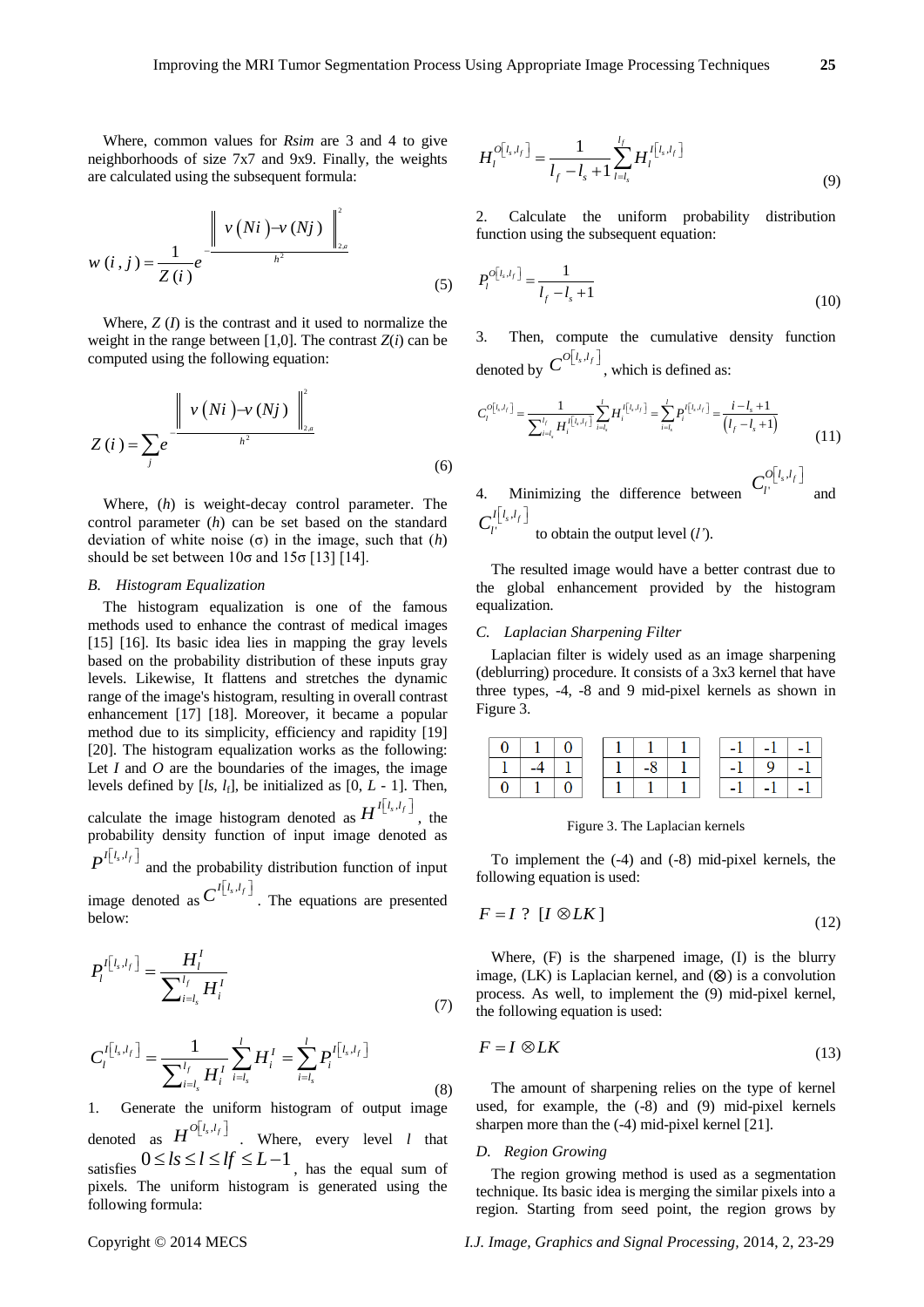expanding adjacent pixels that satisfies the similar criteria and merge them. The newly merged pixels become the new seed point [16]. This method is suitable for MRI images because it contains object borders that are difficult to identify. Likewise, Similarity is a crucial property in region growing method, where it can be based on model, shape or intensity [17]. The basic condition used to accept the similarity of regions is described as:

$$
H(R_i) = TRUE \quad i = 1, 2, 3, ..., p \tag{14}
$$

Where,  $(P)$  is the quantity of regions in an image,  $H(R_i)$ is an evaluation function to identify similarity of the region (*Ri*). Then, an IF-ELSE statement is derived to decide the regions that have similar criteria or less than a predefined threshold (T) as the following:

$$
H(R_i) = \begin{cases} TRUE & \text{if } = |f(j,k) - f(m,n)| < T \\ FALSE & Otherwise \end{cases}
$$
(15)

The threshold (*T*) is an important value that affects the performance of the region growing by producing holes since the pixels cannot be merged due to the unsuitable threshold value. This article adopted a model that combines the gradients and variances within the boundary curve [18] since it can represent the uniformity of the region and the smoothness of the boundary. The calculation of the threshold (*T*) is based on gradients and variances [21]. The region growing method is implemented as the following:

1. Let  $f(x, y, a, m)$  be the fitting function of region of the input image, where:

$$
f(x, y, a, m) = \sum_{i+j \le m} a_{ij} x^i y^j
$$
 (16)

2. Calculate the error value of a pixel with respect to the region using the subsequent equation. Moreover, the small error value can be used to determine pixels *g* (*x*, *y*) should be grouped into the same region.

$$
E(R, a, m) = \sum_{(x, y) \in R} g(x, y) - f(x, y, a, m)^2
$$
 (17)

3. Divide the image into initial seed regions  $R_i^{(0)}$ .

4. On the seed regions, evaluate whether the model is

fitted or not. If  $E(R_i^{(0)}, a, m)$  < predefined value, accept  $R_i^{(0)}$ and its model; if not discard  $R_i^{(0)}$ .

5. Find all points in each region that are well-suited to the seed-point by taking into account the neighbor pixels of current region using the following:

$$
C_i^{(k)} = \begin{bmatrix} \frac{(x, y)}{(g(x, y) - f(x, y, a, m))^2} \\ \frac{(g(x, y) - f(x, y, a, m))^2}{g(x, y) \sin a 4 - \text{neighbor of } R_i^{(k)}} \end{bmatrix} < \varepsilon
$$
 (18)

6. If  $C_i^{(k)} \ge \varepsilon$ , then m = m + 1. If m > M, then  $R_i^{(k)}$ should not grow further; Else, go to step three (3).

7. Unite the new region  $R_i^{(k)}$  to region  $C_i^{(k)}$ ,

$$
R_i^{(k+1)} = R_i^{(k)} \cup C_i^{(k)}
$$
\n(19)

Then, evaluate the current model again with  $R_i^{(k+1)}$ , by calculating  $E(R_i^{(k+1)}, a, m)$ .

8. Calculate the error using the subsequent equation. If  $\rho^{(k)} < T$ , update T = h and move to step three (3). Otherwise,  $m = m + 1$ ; Likewise, check whether  $m > M$ , if true then stops the region growing.

$$
P(k) = E(R_i^{(k+1)}, a, m) - E(R_i^{(k+1)}, a, m)
$$
\n(20)

Evaluate the current region with the new model  $f(x, y, a, m)$ . If the error of the new model is less than

the previous model, then allow the new model and move to step three (3). If the error is greater than its previous value, then stop the region growing.

This article adopts the optimal dynamic threshold, which taking into account the pixels on the edges and regions. The method is described below:

1. Assume a defined number of iterations to calculate the threshold as *t*. The coarse contours denoted by  $s = \{s_k\}$ , where  $0 < k < t$ .

2. If there any (ni) gray-level, then, the gradient of each

gray-level is calculated as  $g_{s_k}$  and the mean gradient  $G_{s_k}$  using the following equations:

$$
g_{s_k} = \frac{\sum_{p=1}^{n_k} g_p}{n_k}
$$
 (21)

$$
G_{s_k} = \frac{1}{g_{s_k}}\tag{22}
$$

Where, the mean variance denoted by 2  $\sigma_{s_k}$  is described as follows:

$$
\mu_{s_k} = \frac{\sum_{i=0}^{L-1} (in_i)}{\sum_{i=0}^{L-1} (n_i)}
$$
\n(23)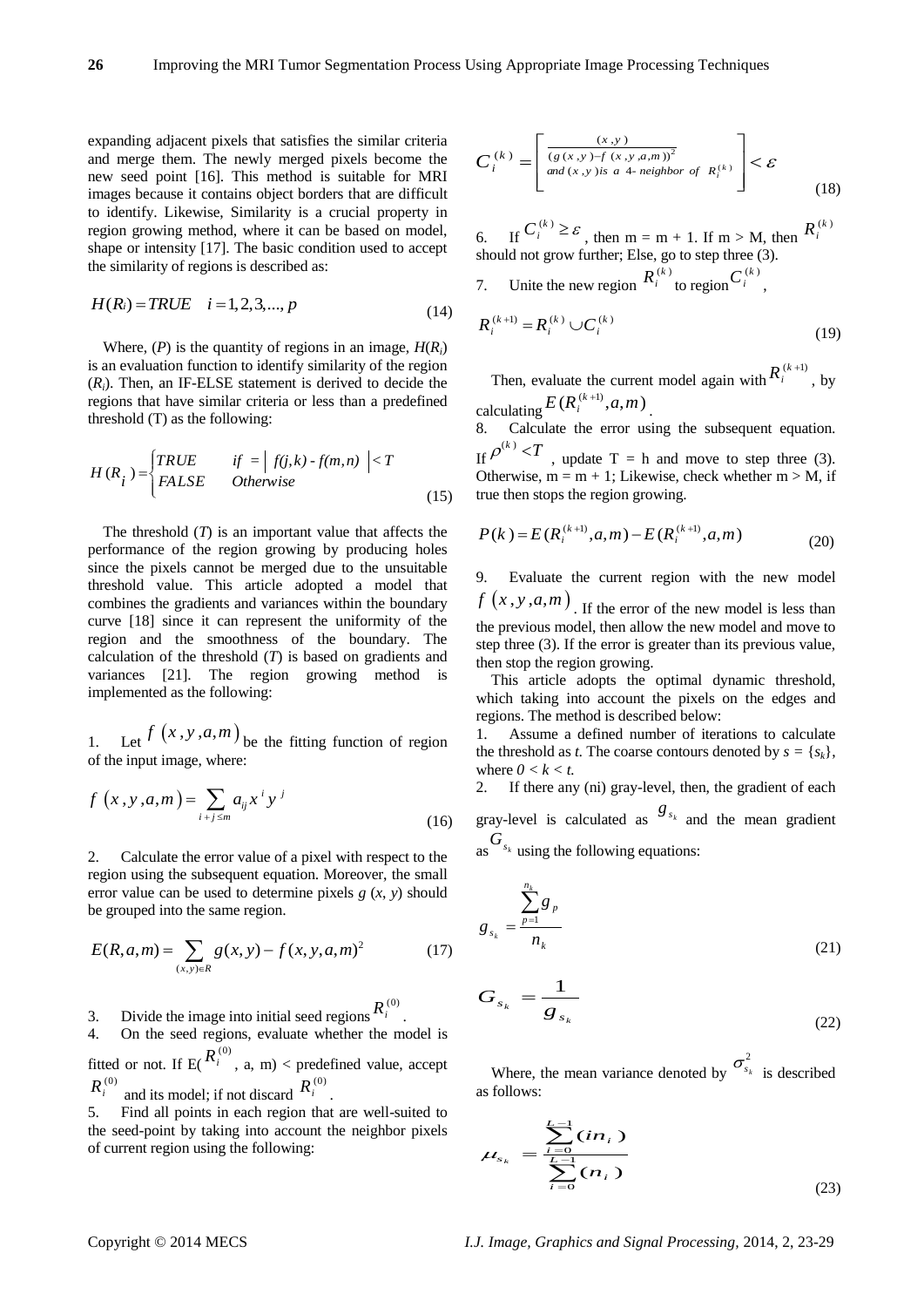$$
\sigma_{s_k}^2 = \frac{\sum_{i=0}^{L-1} (i - \mu_{s_k})^2 n_i}{\sum_{i=0}^{L-1} (n_i)}
$$
\n(24)

3. Based on the mean gradient and the variance, the optimal threshold value (h) is calculated using the subsequent equations:<br>*hsk* =  $aG_{sk} + \beta \sigma_{sk} (\alpha, \beta \text{ are weight coefficient})$  (25) subsequent equations:

*hsk* = 
$$
aG_{sk} + \beta \sigma_{sk} (\alpha, \beta \text{ are weight coefficient})
$$
 (25)

$$
h = arg \ min \ h_{sk} \tag{26}
$$

Finally, The coefficients *α* and *β* are obtained as the following:

$$
\begin{cases}\n\alpha:\beta = \frac{\delta}{\pi}:2\pi \\
\alpha + \beta = 1\n\end{cases}
$$
\n(27)

# IV. EXPERIMENTAL RESULTS

In this article, three restoration and enhancement procedures are implemented to improve the quality of the processed MRI images prior to the segmentation process. Firstly, a denoising algorithm is applied to reduce the noise from the image. Secondly, a contrast enhancement technique is applied to provide the normal image intensity. Thirdly, a sharpening filter is applied to decrease the image blur. Then, the seed point is selected and the tumor is segmented. Figure 4 illustrates the conducted experiments.



<sup>(</sup>a) (b)



 $(c)$ (d)



Figure 4. a) Original MRI image; b) Denoised by NL-Means; c) Enhanced by Histogram Equalization; d) Sharpened by Laplacian; e) Seed point Selection; f) Segmented by Reign Growing

# V. DISCUSSION

Typically, common image degradations such as noise, blur and low contrast affects the performance of segmentation by causing errors in the segmented areas. Firstly, noise which is the unwanted image component alters the intensities of the pixels causing errors in the segmentation process as shown in Figure 5. Secondly, the low contrast artifact may affect the segmentation process by reducing the volume of the detected tumor since some parts of the tumor tissue own the same intensities as the healthy tissue. Figure 6 illustrates the segmentation process before and after enhancing the contrast where, the amount of the segmented tumor increased after enhancing the contrast. Thirdly, the blurring artifact may cause a faulty segmentation process because the blur hides information that indeed exists in an image and smooth the image edges as well as its fine details. Figure 7 illustrates the segmentation process before and after deblurring the MRI image where, the deblurred image gave more precise segmentation results.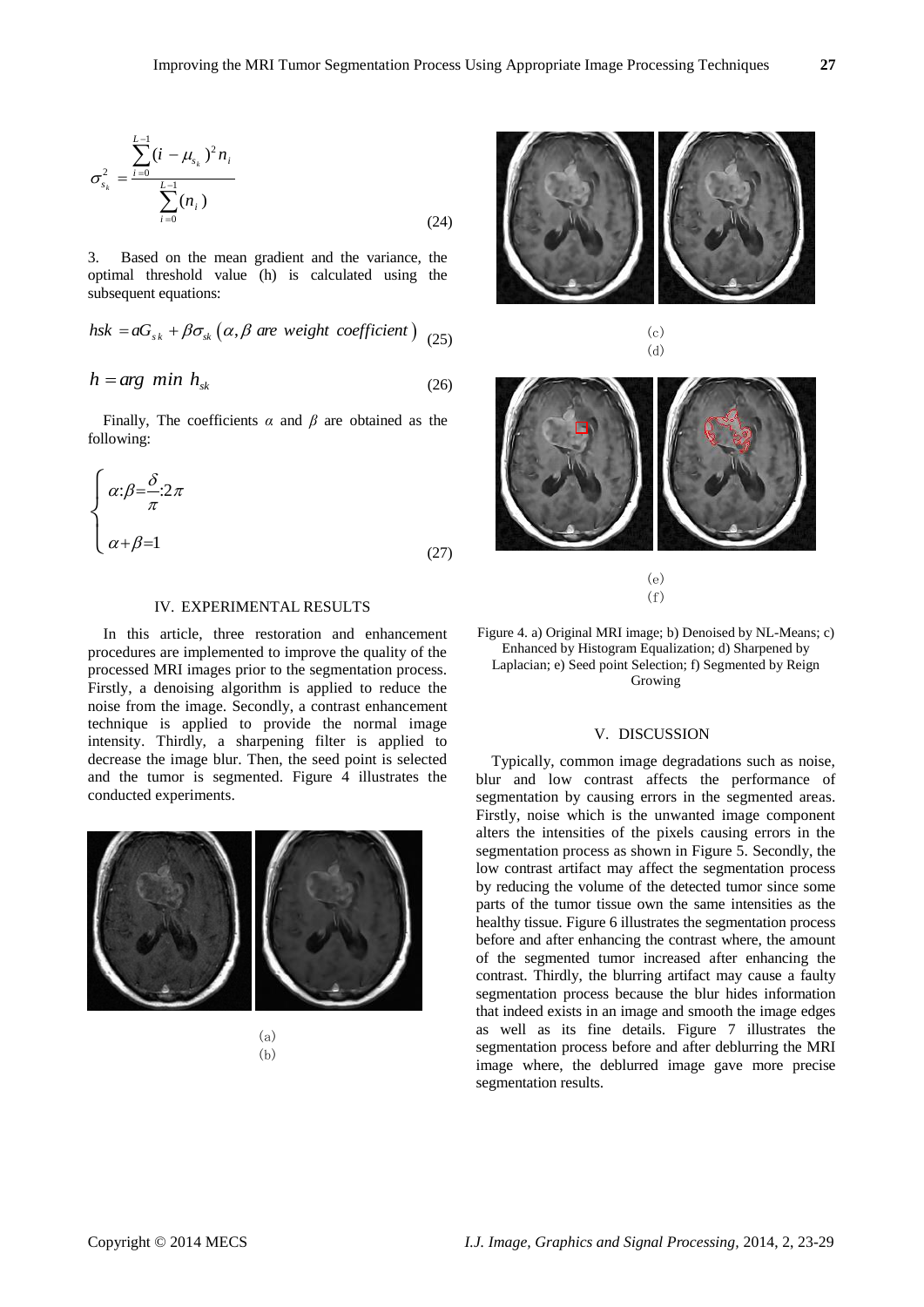

$$
\begin{array}{c} (a) \\ (b) \end{array}
$$

Figure 5. a) The segmentation of a noisy image; b) the segmentation of a denoised image



$$
\begin{array}{c} (a) \\ (b) \end{array}
$$

Figure 6. a) The segmentation of a low-contrast image; b) the segmentation of a contrast enhanced image



Figure 7. a) The segmentation of a blurry image; b) the segmentation of a deblurred image

Finally, reducing image degradations using proper image processing algorithms is an important step to obtain more accurate segmentation results. Likewise, various algorithms exist which are specialized in removing a specific type of degradation. Then, proper algorithms should be used with the correct degradation.

#### VI. CONCLUSION

This article provides a better segmentation process for MRI images through the use of proper image enhancement and restoration techniques. Many images that are obtained from different databases used to show the efficiency of the proposed scheme. Combining different techniques is very important because each algorithm has its own specific characteristics to handle a particular problem. Finally, the resulted images hold not only a better quality but a more precise tumor segmentation procedure.

# REFERENCES

- [1] Chugh, S., & Anand, S. M. (2012). Semi-Automated Tumor Segmentation from MRI Images Using Local Statistics Based Adaptive Region Growing. *International Journal of Information and Electronics Engineering*, *2*(1).
- [2] Clark, M. C., Hall, L. O., Goldgof, D. B., Velthuizen, R., Murtagh, F. R., & Silbiger, M. S. (1998). Automatic tumor segmentation using knowledgebased techniques. Medical Imaging, IEEE Transactions on, 17(2), 187-201.
- [3] Zhang, J., Zheng, J., & Cai, J. (2010, June). A diffusion approach to seeded image segmentation. In Computer Vision and Pattern Recognition (CVPR), 2010 IEEE Conference on (pp. 2125-2132). IEEE.
- [4] Pizurica, A., Wink, A. M., Vansteenkiste, E., Philips, W., & Roerdink, B. J. (2006). A review of wavelet denoising in MRI and ultrasound brain imaging. Current medical imaging reviews, 2(2), 247-260.
- [5] Noll, D. C., Pauly, J. M., Meyer, C. H., Nishimura, D. G., & Macovskj, A. (1992). Deblurring for non‐2D Fourier transform magnetic resonance imaging. Magnetic Resonance in Medicine, 25(2), 319-333.
- [6] Al-Manea, A., & El-Zaart, A. (2007, January). Contrast enhancement of MRI images. In 3rd Kuala Lumpur International Conference on Biomedical Engineering 2006 (pp. 255-258). Springer Berlin Heidelberg.
- [7] Rajendran, A., & Dhanasekaran, R. (2012). Brain Tumor Segmentation on MRI Brain Images with Fuzzy Clustering and GVF Snake Model. With Emphasis on the Integration of Three Technologies, 495.
- [8] Zhang, J., Ma, K. K., Er, M. H., & Chong, V. (2004). Tumor segmentation from magnetic resonance imaging by learning via one-class support vector machine. In International Workshop on Advanced Image Technology (IWAIT'04) (pp. 207-211).
- [9] M. Kumar and K. K. Mehta, "A Texture based Tumor detection and automatic Segmentation using Seeded Region Growing Method", International Journal of Computer Technology and Applications, 2 (4), 2013.